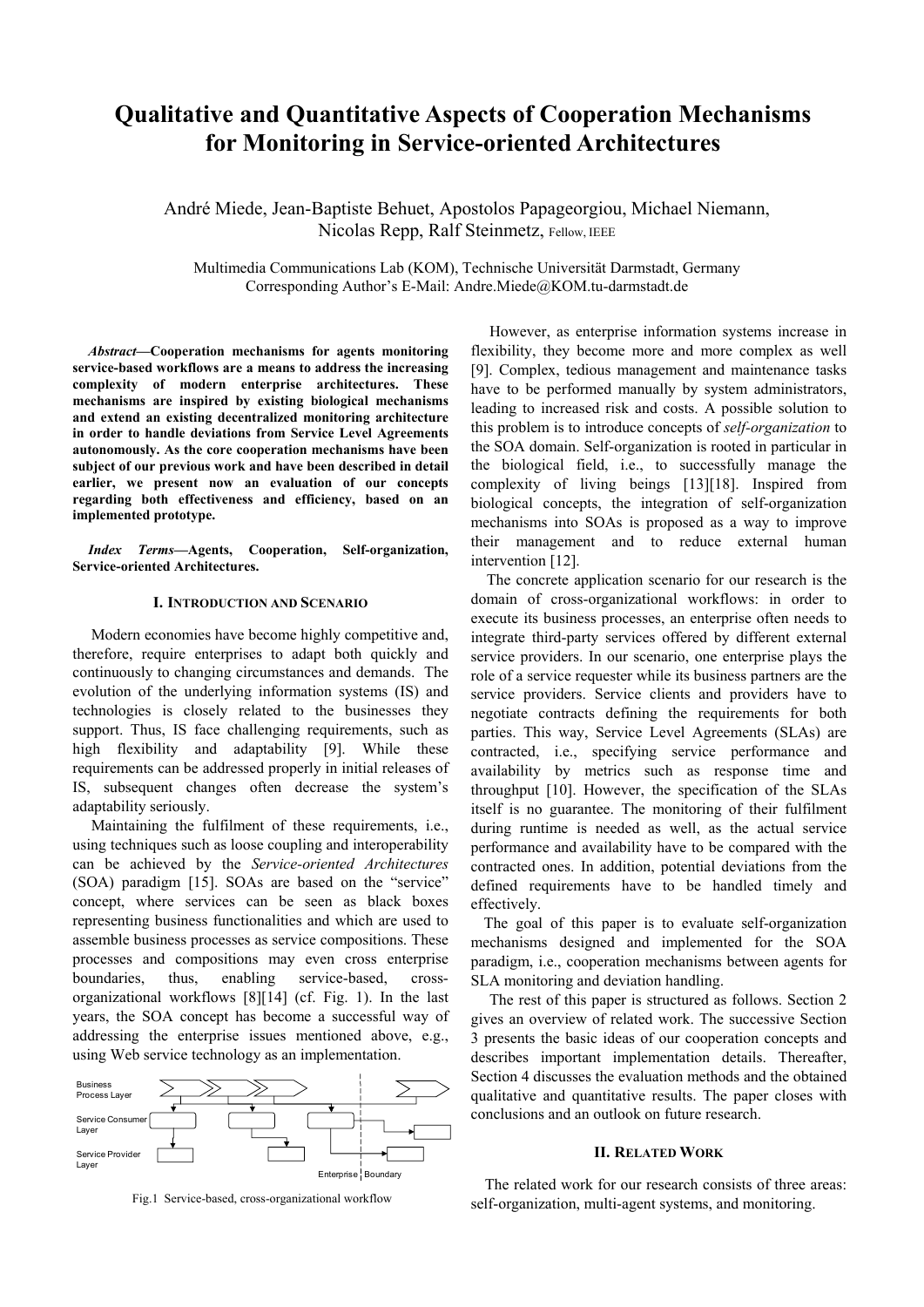# *A. Self-Organization*

Lots of existing systems from various fields have selforganizing capabilities [3][5]. In biology for example, the neural and hormonal systems in living beings are selfregulated, many animals tend to organize themselves within colonies, the human immune system has the ability to react to new threats, although it has not been specifically planned to handle them [5][18]. Self-organization is achieved by different mechanisms facilitating cooperation, e.g., stigmergy, feedback, or heart-beats.

One of the most famous cooperation mechanisms existing in nature is the *stigmergy* principle, which can be observed in ant colonies [3]. Stigmergy is a form of indirect communication between agents via their environment. Ants cooperate in this way by releasing and sensing pheromones.

Another widely used mechanism for self-organization is the *feedback* concept [3][5]. *Positive feedback* is used as a way to amplify changes in systems. In order to avoid endless and uncontrollable amplifications, *negative feedback* is used in combination and can be seen as a counteracting mechanism aimed at stabilizing systems.

The *heart-beat* mechanism is a form of cooperation which is used for local monitoring [12][13]. In biological organisms, cells monitor each other in a decentralized manner by sending heart-beats periodically to other cells. Heart-beats are typically very simple messages, containing almost no information, since their only goal is to notify neighbours that their sender is alive. Heart-beats with more information are named *pulses*. Pulse monitors are used as reflex signals to give urgent warning about an undesirable situation [18].

#### *B. Multi-Agent Systems*

 When it comes to cooperation (and more generally to self-organization) mechanisms, agents are the basic entities these mechanisms are based on. *Multi-Agent Systems* (MAS) are sets of agents interacting with each other. As stated by Gabbai et al. [6], in MAS more attention is paid on interactions than on the agents' individual actions. Agents composing an MAS accomplish complex global tasks, while they have limited individual capabilities and operate only at a local level [20]. Since global tasks at the system level are based on interactions between autonomous agents, the latter have to rely on each other to execute their own actions. However, some agents in the system may be malicious or experience problems. The theory of *reputation* in Multi-Agent Systems has been developed in order to support agents in their interactions with their peers. Here, reputation is the perception one agent has of another. It can be modelled centralized or decentralized, i.e., storing reputation information among the agents. Agents evaluate each other and use this perception of the others to decide which actions to perform.

#### *C. Monitoring*

In order to detect and then to react to violations of SLAs, the fulfilment of these contracts has to be monitored during runtime. Monitoring approaches can be divided into centralized and decentralized ones.

Many *centralized* approaches mainly deal with service monitoring and not with the reactions to detected problems [4][17][19]. Furthermore, centralization is here often rather limiting and can lead to scalability and performance problems.

For these reasons, we use decentralized monitoring for our concept. Decentralized monitoring approaches do not rely on a central entity, as they make use of distributed data gathering and distributed decision making. Approaches for decentralized monitoring are generally based on agent technology. In the field of service-based workflows, Zeng et al. have proposed a management system based on agents [21] integrating dynamically and effectively crossenterprise workflows.

Our approach is built on the *AMAS.KOM* architecture (Automated Monitoring and Alignment of Services), which is a decentralized monitoring and deviation handling architecture based on agent technology [16]. This architecture has been designed to monitor Web servicebased workflows and to support the handling of SLA violations autonomously. Fig. 2 gives a simplified overview of the AMAS.KOM architecture. In this monitoring infrastructure, Web service calls are redirected by proxies to Monitoring and Alignment Agents (MAAs). Each agent is used as a monitoring unit for a given Web service with a given SLA. MAAs then act as proxies for their assigned Web services, while monitoring them and checking the fulfilment of the associated SLAs.

# **III. BASIC CONCEPTS AND IMPLEMENTATION**

The details of our agent cooperation concept have been published previously [11]. However, this section is a necessary foundation for our evaluation approach and briefly recapitulates the major aspects.

#### *A. Agent Cooperation Concept*

In the AMAS.KOM architecture, one Monitoring Agent is monitoring the fulfilment of one SLA for one Web service. Obviously, a Web service is not dedicated to only one client. To use Web service technology to its full extend, a Web service serves several service consumers concurrently. As a result, a Web service may be subject to several contracted SLAs and, thus, be monitored by several agents simultaneously, each agent monitoring the fulfilment of one SLA in particular.

Using all the agents monitoring the same Web service we create a grouping, called an *Agent Cluster* as the



Fig.2 Simplified overview of the AMAS.KOM architecture [11]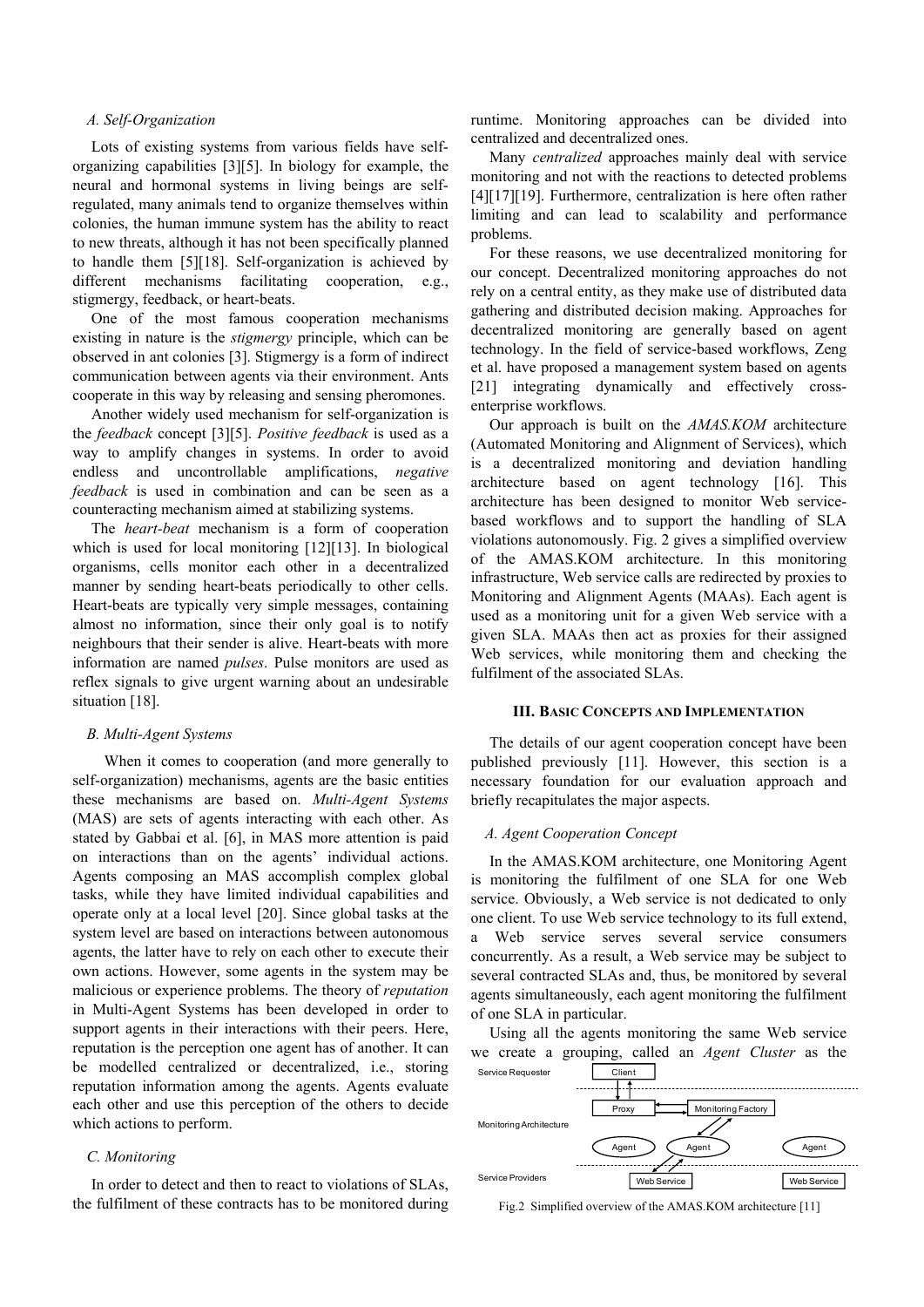



foundation for further cooperation. Fig. 3 gives an overview of this clustering concept. Within this cluster, the agents exchange their monitoring information and, thus, as a whole, the cluster is capable of specialized diagnosis. It can distinguish a Web service crash from the inability to fulfil an SLA, or from problems in the monitoring infrastructure.

With this more accurate perception of the monitored Web service, the Agent Cluster is able to perform suitable reactions to detected violations autonomously. These reactions may include, e.g., the invocation of alternative Web services, the delegation of monitoring to other agents (which may be generated for this purpose), and the renegotiation of SLAs. As a result, while a single agent is responsible for the monitoring of the fulfilment of an SLA contracted by a given Web service, the associated Agent Cluster is, as a whole, in charge of monitoring this Web service and handling the detected deviations. The cluster accomplishes these tasks on its own without external intervention. In addition, the cluster manages itself by treating potential problems occurring in the agent infrastructure inside the Agent Cluster.

For tasks in the Agent Cluster that could better be centralized, one agent is elected among the Monitoring Agents in the cluster: the *Cluster Leader*. This is a concept known, for example, from hierarchical routing protocols in Wireless Sensor Networks [1] or the Cougaar architecture [7]. After its election, the Cluster Leader still acts as a regular Monitoring Agent, but it has additional responsibilities, e.g., receiving requests from other Agent Clusters. It has to decide whether to accept them, according to its perception of the Web service it monitors as well as its perception of its Agent Cluster. In case that it accepts such external requests, the Cluster Leader treats them by delegating them to the Monitoring Agents in its cluster.

As its main task, the Cluster Leader is responsible for the management of its Agent Cluster. To achieve this, the Cluster Leader is the centre of the heart-beat mechanism inside the cluster. Periodically, it sends heart-beats to the other Monitoring Agents in the cluster to notify them of its presence. In their turn, the other agents send heart-beats back (cf. Fig. 4). In this way, the Cluster Leader is aware of the presence of all the Monitoring Agents inside its cluster<br>Agent Cluster **Agent Cluste** 



Fig.4 The Cluster Leader sends heart-beats to all the agents in the cluster (left) and receives heart-beats in return (right)

and can detect agent failures. In such a case, the leader tries to delegate the monitoring tasks of the problematic agent to another one in the cluster, or it creates a new agent which will replace the damaged one and take over its tasks.

The Cluster Leader stores only some basic information about the other agents in the cluster, thus, its storage is no point of failure. In case of failure of the Cluster Leader, a dedicated election mechanism ensures the election of a new leader which will retrieve and regenerate this information as soon as it is elected.

In general, choosing one agent per cluster to treat incoming communication from other Agent Clusters is a scalable way to design *inter-cluster cooperation*. Moreover, electing one agent per cluster for extra responsibilities is a robust way of dealing with central non-critical functionality in the clusters (*intra-cluster cooperation*).

## *B. Implementation Details*

Building on the original AMAS.KOM architecture, our prototype with the cooperation enhancements discussed in this paper is implemented using the JADE (Java Agent DEvelopment) framework [2], an Open Source Java framework for agent development compliant with the FIPA specification (Foundation for Intelligent Physical Agents). To ensure extensibility and reusability, special care has been taken of the proper definition of new behaviors in JADE in order to enable future work.

Apache AXIS2 is used for Web service deployment and the following Web service standards are supported by the original as well as by the enhanced architecture: WS-BPEL 2.0 for workflow description, WSDL 1.1 for Web service description, SOAP 1.2 as the protocol for exchanging XML messages, REST as the style for Web service communication, and WS-Policy and WS-SecurityPolicy as policy formats.

# **IV. CONCEPT EVALUATION**

This section discusses the evaluation of the previously described agent cooperation concept. It is structured into the description of the used methodology and the presentation of the obtained results.

# *A. Methodology and Infrastructure*

In order to evaluate our agent cooperation concept, two general methods are possible. The evaluation could either be performed by upgrading the implemented architecture to make it support simulations, or by using a special simulator, e.g., OMNeT, running separately from the developed prototype. The second evaluation process has one great drawback compared with the first one: the performed simulations would be totally independent from the implemented architecture. Obtaining good simulation results this way would not guarantee at all that the implemented concept runs effectively. In addition, this method would require re-implementing the concept for the simulator, possibly introducing new sources for errors. Therefore, we decided to evaluate the agent cooperation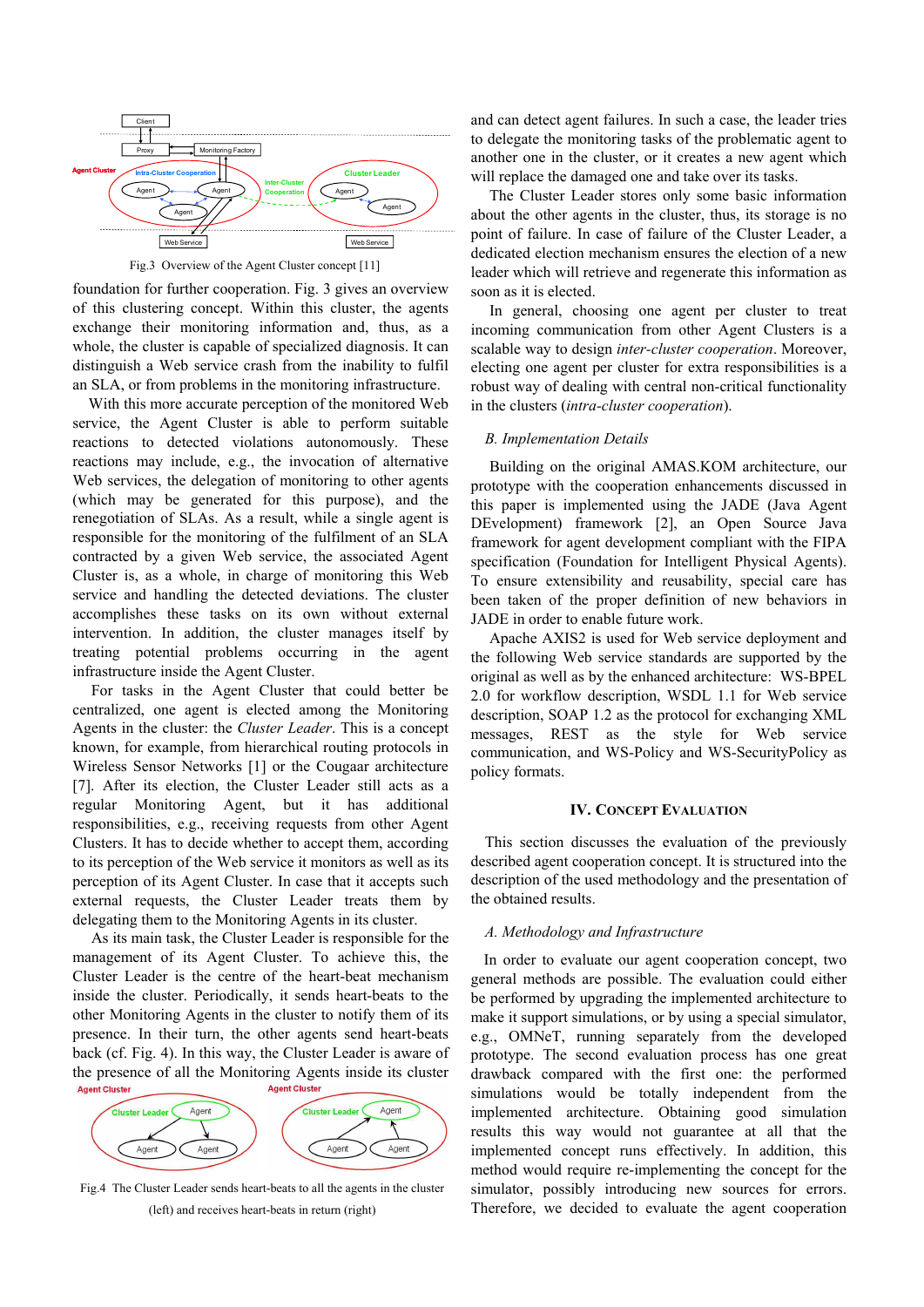|                                                 | agent_policy_1_1224587882821 |                                                                                     |   |
|-------------------------------------------------|------------------------------|-------------------------------------------------------------------------------------|---|
| <b>WS Reachability %</b>                        | 100.0                        | (agent_policy_1_1224587882680@data:8888/JADE) =                                     |   |
| Latency in WS calls %                           | 0.0                          | 0.54<br>Perception of alternative                                                   |   |
| <b>Agent Reachability %</b>                     | 100.0                        | l(http://localhost:8080/axis2/services/SquareService2) =                            | ≣ |
|                                                 |                              | 0.5                                                                                 |   |
|                                                 |                              | First contact with this leader (agent_policy_3_1224587888258@data:8888JJADE). Store |   |
| leader's information                            |                              |                                                                                     |   |
| 1224587907147; Send heart-heat back to leader.  |                              |                                                                                     |   |
|                                                 |                              | 1224587907147: Wait for heart-beats from leader                                     |   |
|                                                 |                              |                                                                                     |   |
|                                                 |                              |                                                                                     |   |
| 1224587919177: Receive heart-beat from leader   |                              |                                                                                     |   |
| 1224587919177; Send heart-beat back to leader.  |                              |                                                                                     |   |
| 1224587919177: Wait for heart-beats from leader |                              |                                                                                     |   |

#### Fig.5 Simulation interface for the evaluation of our concept

concept by using the implementation sketched in the previous section. In order to support simulations and to facilitate the handling of the results, a simulation interface has been developed and integrated into our prototype. The basic idea is to have one user interface for each Monitoring Agent created during run-time. A screenshot of such an interface is shown in Fig. 5.

The interface for an agent is used on the one hand to display logging information for this agent and on the other hand to enable the user performing the evaluation to modify certain simulation parameters. These parameters include the *reachability of the Web service* from the agent, the *latency* of the Web service from the agent's point of view, and the *reachability of the agent* itself from the rest of the cluster's point of view. By interacting with the simulation interface, the user is able to simulate the different types of causes for SLA violations, which are described in the next section as our evaluation use cases.

# *B. Qualitative Evaluation of Our Agent Cooperation*

In this section, the different types of SLA violations for which the agent cooperation concept has been designed are presented as use cases:

*- Web service problems* are simulated by decreasing the value of the parameter "WS Reachability" or by increasing the value of the parameter "Latency in WS calls" for each agent monitoring this Web service.

*- Connectivity problems* between an agent and its Web service are simulated by decreasing the value of the parameter "WS Reachability", which causes service failures, or by increasing the value of the parameter "Latency in WS calls", which increases the service's response time.

*- Agent problems* are simulated by increasing the value of the parameter "Agent Reachability", or by even destroying the agent (closing the interface window).

*- Simulating a too optimistic SLA* is realized by setting a very small value for the maximum response time in the policy file corresponding with this SLA (which is passed to the agent at its creation time).

In addition to the use cases above, the "*regular case*" has to be considered where no SLA violation occurs. The goal here is to prove that the basic mechanisms the whole architecture is based on run effectively, i.e., the creation of Monitoring Agents, the "yellow pages" service, the intracluster releasing feedback according to the "Publish-

Subscribe" pattern, the heart-beat, and the election mechanisms.

The implemented mechanisms were evaluated *qualitatively* for each use case, using the simulation interface presented in the previous section. Using the information gathered from the logs displayed in the user interface, *sequence diagrams* were drawn in order to give a better overview of the interactions occurring between the different entities of the monitoring architecture, i.e., showing the effectiveness of the used mechanisms. Due to the severe space constraints, in this paper only one of the use cases is presented in detail. (Further results are available from the authors upon request.)

The main use case for the presentation of our evaluation is when the monitored *Web service experiences problems*. All agents monitoring the Web service detect SLA violations, e.g., too high response times or failures of the service calls. Both cases are evaluated in the following:

*Failure of Service Calls*: In case of failures of service requests due to Web service problems, the other agents of the cluster also detect violations. The Monitoring Agent should not contact other agents in its cluster for the results of the requests, but it should contact the Cluster Leader of an alternative Web service. After experiencing several failures, it should delegate its monitoring tasks to an agent of another Agent cluster associated with an alternative Web service.

The following describes what happens in detail, for better differentiation, we use numbers for the participating agents and Web services: after experiencing a failure, Agent 1 sends negative feedback to its cluster. In response, the other agents check the Web service, experience failures in their turn, and release negative feedback into the cluster as well. After receiving these feedback messages, Agent 1 decides to contact Agent 5, Cluster Leader of the alternative Web service Web service 2, for the result of the service request. Afterwards, Agent 1 considers the current situation as satisfying and decides to continue in this way. After experiencing a new failure and receiving negative feedback from the other agents of the cluster, Agent 1 requests once again Agent 5 for the result of its service request. Afterwards, it decides to delegate its monitoring tasks to an agent of an alternative Web service by sending a call for proposals. The Cluster Leader Agent 5 makes a proposal which is accepted by Agent 1. It creates a new agent Agent 1' which takes over the tasks of Agent 1 and monitors Web service 2. Finally, Agent 1 dies. When there is no alternative Web service, inter-cluster requests are not possible and the agent finally has to return a failure message. Without an alternative Web service, it cannot delegate its tasks to another agent and must go on this way. The sequence diagram in Fig. 6 depicts this special case.

*Slow Web Service*: After experiencing several simple SLA violations because of the high latency of the Web service, the Monitoring Agent should delegate its monitoring tasks to an agent of another Agent Cluster, which is associated with an alternative Web service. This use case is equivalent to the previous one without the inter-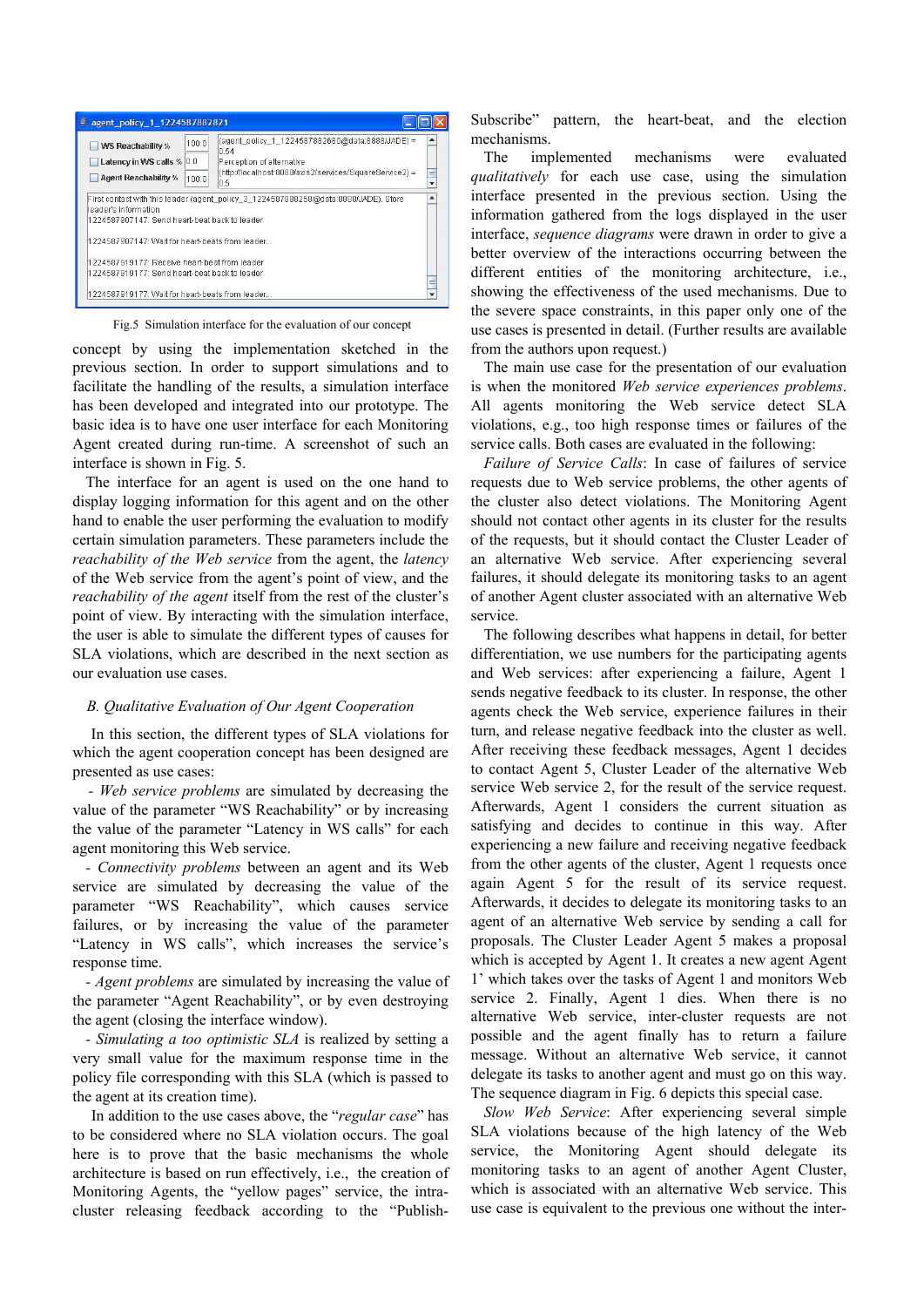

cluster requests for results.

## *C. Quantitative Impact of the Cooperation Mechanisms*

Our agent cooperation model was designed with the objective of detecting and handling SLA deviations. In the preceding section, we have shown our implementation of the concept to deal with these violations successfully.

However, it seems obvious that the cooperation mechanisms integrated into the AMAS.KOM architecture introduce communication overhead in the regular case, i.e., when no deviation occurs. The exchange of messages between agents enables them to react to violations successfully, but it has no effect otherwise. Therefore, we discuss in this section the overhead measurements of the cooperation mechanisms in the regular case. We evaluate this overhead based on the response time for service requests on the client side, i.e., the time for the client to obtain results for service requests. This metric can be seen as the most relevant one for this case since the agent cooperation concept is aimed at offering advantages to the service customers. The comparison of the response time with and without cooperation is a way to check its impact on the clients, i.e., performance drawbacks.

In addition, this comparison is closely related to the number of messages between the agents for cooperation, since these messages induce some latency into the system. As most of the exchanged messages between agents come from intra-cluster cooperation, the amount of these messages mainly depends on the size of the clusters.

Therefore, we modify the number of agents per cluster in our experiment. For each cluster size, we send 10 service requests to each Monitoring Agent and we average the response time. Fig. 7 shows the results of this experiment. Response times with and without cooperation are compared, for cluster sizes ranging from 1 to 20. Fig. 8 represents the relative difference between the two cases. As expected, the overhead due to the exchange of messages between agents for cooperation increases with the cluster size. This is expected since the number of messages exchanged between the agents in the cluster (feedback, heart-beats) depends on the size of the Agent Cluster. For bigger clusters, e.g., with 25, 30, or 50 agents, the response time increases in a serious



Fig.7 Comparison of response time for service requests with and without cooperation

way, leading to client timeouts, i.e., 30 seconds with Apache Axis2 while response times are around 100 milliseconds without cooperation. After carefully checking the logs, we noticed that in a bigger cluster, elections are launched all the time. The Cluster Leader has to manage more heart-beat messages, while the defined timeout for election launching (15 seconds) is too small to allow it to cope with all these messages. Therefore, flooded by the high amount of heart-beat messages as well as dealing with the service requests and the feedback messages, the Cluster Leader cannot handle these heart-beats within the election timeout. An election is then launched. As result, a newly elected leader has the same difficulties as the former one, another election is launched and so on.

Consequently, the Agent Cluster experiences *endless election launching*. As election messages contain the agents' perception vectors and are quite big messages, they overflow the whole JADE agent platform. Not only the Cluster Leader but also the other agents cannot treat their service requests in time. In order to prevent this endless election launching process, one possibility is to increase the timeout for election launching. Even for smaller clusters, increasing the different timeouts in the system, e.g., the leader's period of sending heart-beats, would also reduce the overhead (by reducing the number of heart-beats). However, by increasing the timeouts, the system gets less



Fig.8 Relative difference of response time for service requests with and without cooperation